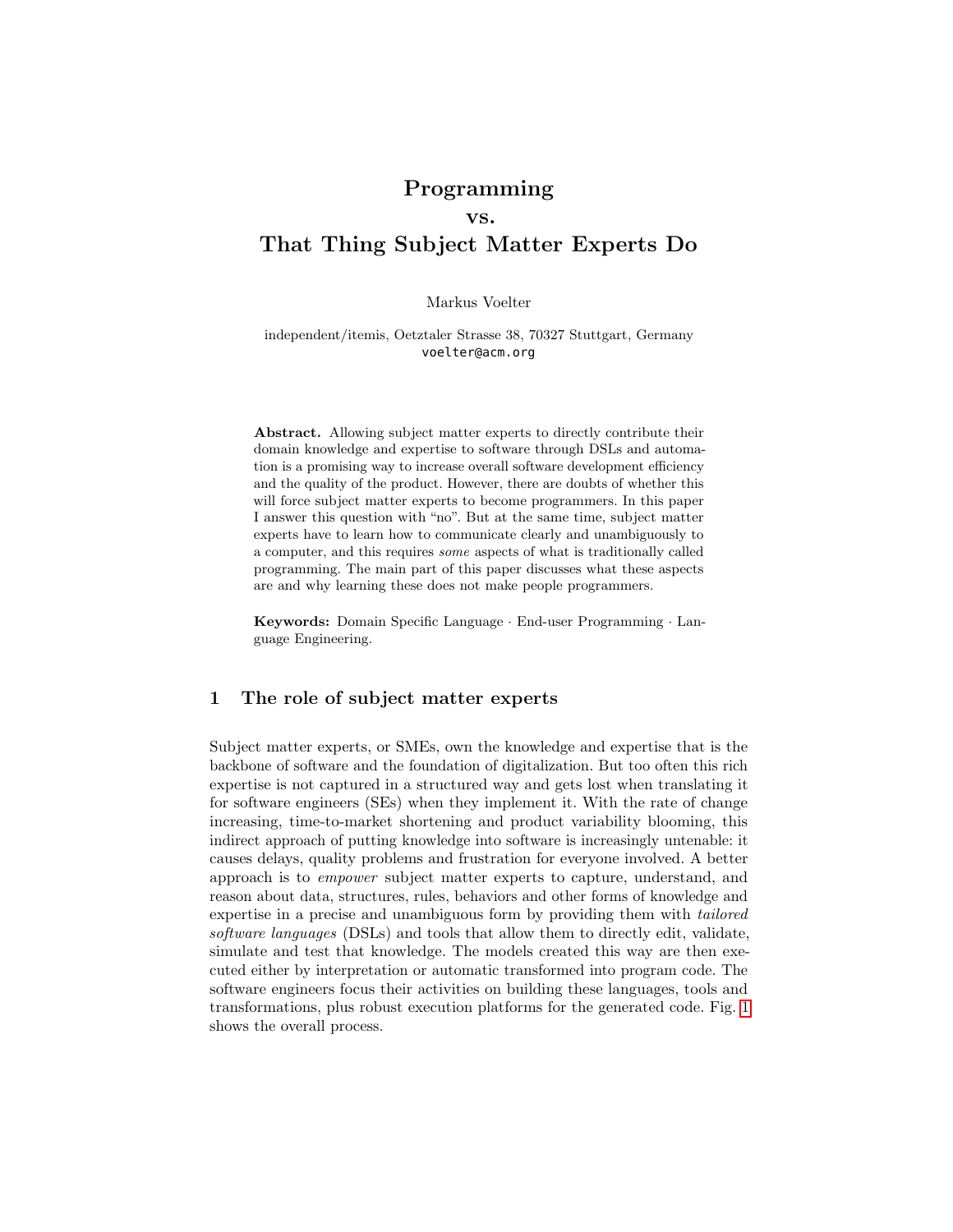# 2 Can SMEs use DSLs?

This paper is not about justifying the approach from a technical or economical perspective. I refer the reader to the Subject Matter First manifesto<sup>[1](#page-0-0)</sup> Instead I want to focus on whether the SMEs are able to change from their typically imprecise, non-formal approach of specifying requirements using Word, Excel, User Stories or IBM Doors to this DSL-based approach.

Based on my experience over the years [\[10\]](#page-11-0) my answer to this question is a clear yes, at least for the majority of subject matter experts I have worked with. But a key question is: to what extent do the subject matter experts who use DSLs have to become programmers? Do they have the skills to be programmers (hint: most do not), and do they want to become programmers (hint: most do not). But we still expect them to use "languages" and IDE-like tools. So:

# Which parts of programming do they have to learn? How is SME'ing different from programming, and where does it overlap?

I answer this question in Sec. [5.](#page-3-0) To set the stage we briefly discuss the domains in which the approach works (Sec. [3\)](#page-2-0) and how languages and applications are typically architected in such scenarios (Sec. [4\)](#page-2-1). We conclude the paper with a wrap up in Sec. [7.](#page-10-0)



<span id="page-1-0"></span>Fig. 1. The process from the SME's brain into software, based on tools and platforms developed by software engineers.

 $^1$  <http://subjectmatterfirst.org>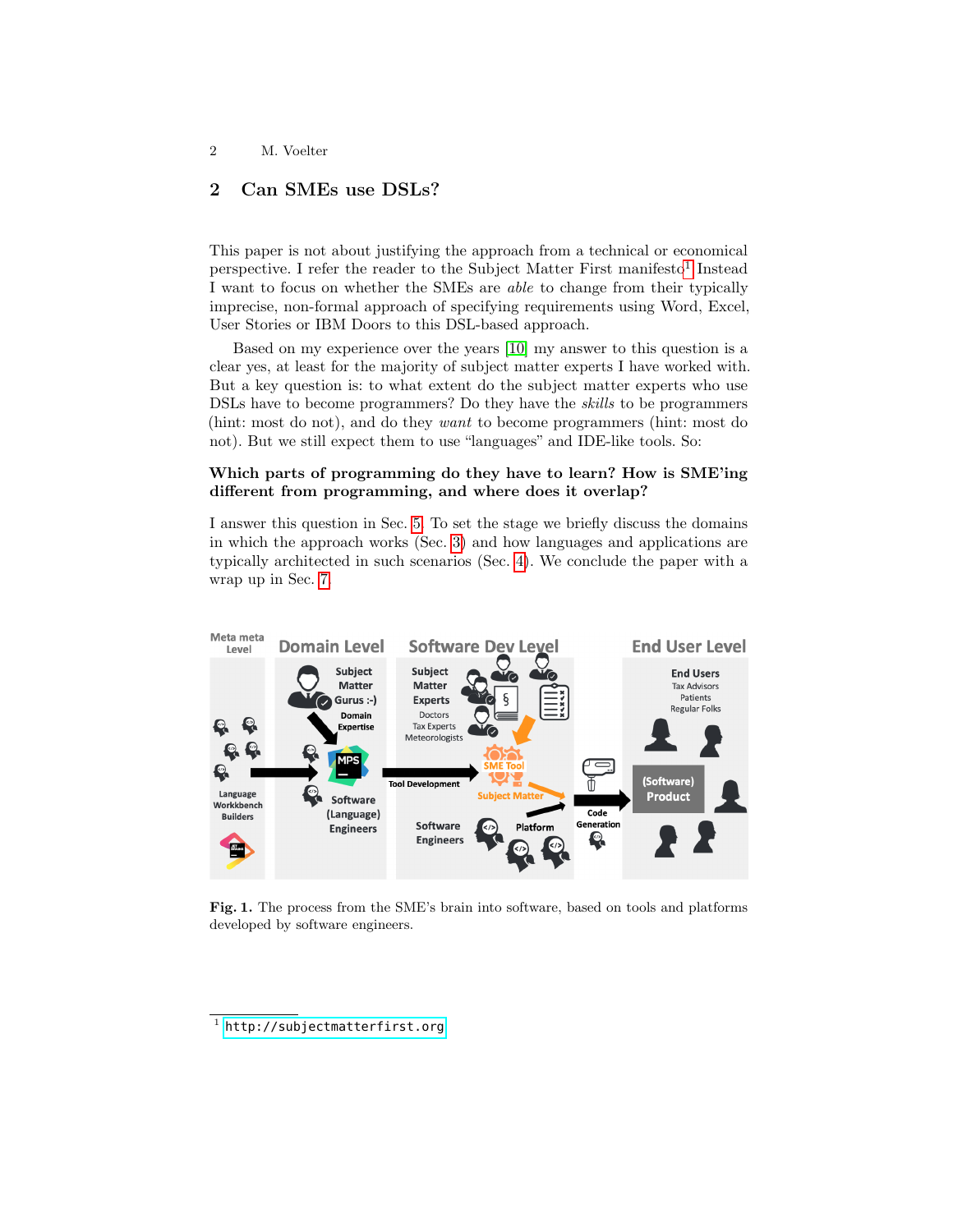## <span id="page-2-0"></span>3 (Where) Does this work?

Building the necessary language and IDE tooling and downstream automation requires investment, and this investment must pay off for the approach to make economical sense. Which is why this approach only works in domains that have the following characteristics. First, the subject matter has to have a minimum size and complicatedness. A consequence of this is often that there are people in the company who consider themselves experts in that subject matter. It is they who everybody asks about details in the domain. The second criterion is that this subject matter as a whole will remain relevant over time and that the business intends to continue developing software in that domain for a reasonably long time. Finally, even though the subject matter as a whole r relevant for a long time, a degree of **evolution** or **variety** within the domain is usually needed for the approach to make sense. I have seen this approach used in the following domains, among others:

In insurances, DSLs are used by insurance product definition staff to develop a variety of continuously evolving insurance products [\[4,](#page-11-1)[7\]](#page-11-2). With increased differentiation and tailoring of products, these become more and more complicated while at the same time increasing in variety and number. The company itself is in the insurance business for the long run.

In healthcare, DSLs are used by medical doctors and other healthcare professionals to develop treatment and diagnostics algorithms that run as part of digital therapeutics apps [\[11\]](#page-11-3). My customer, Voluntis, intends to grow over years and develop a large number of these algorithms and apps. The subject matter is large and complicated because it captures medical expertise.

In public adminstration, government agencies are certainly in it for the long run, while legislation for public benefits and tax calculation changes and evolves regularly. The agencies are full of experts who use DSLs [\[1\]](#page-11-4) to disambiguate and formalize the law and its interpretations by courts. Similarly, the service providers who develop software for tax advisors have the same challenges and use DSLs as well [\[6](#page-11-5)[,5\]](#page-11-6).

In payroll, the regulations that govern the deducations from an employee's gross salary and the additional taxes and fees they have to pay are just as complicated, long-lasting and ever changing as tax law (and of course directly related). Service provides who develop payroll software therefore also employ whole departments full of experts and benefit from the use of DSLs [\[12\]](#page-11-7).

For an overview over this approach and a couple of easily readable case studies, see my InfoQ article [\[10\]](#page-11-0).

# <span id="page-2-1"></span>4 Typical DSL Architecture

Many of the DSL I have built follow the general approach that is outlined in Fig. [2.](#page-3-1) The models created by the SMEs end up as the core of the system, usually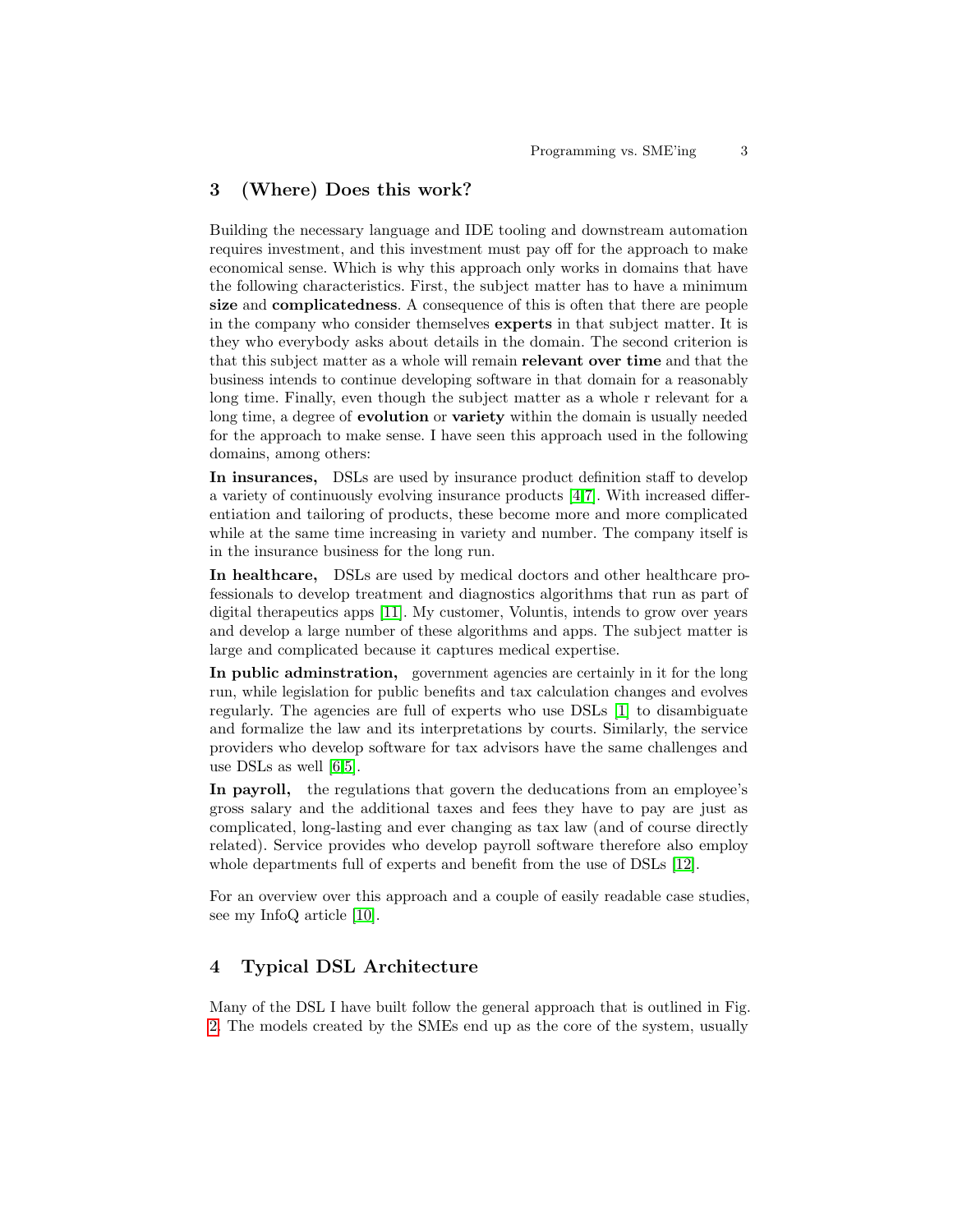

<span id="page-3-1"></span>Fig. 2. Typical high-level systems architecture, where the models expressed with DSLs are transformed into code that forms the core of a larger application.

expressed with functional semantics, either via generation or via interpretation. That core implements a (manually defined) API that is used by a driver component to invoke the DSL-derived code. The driver interacts with users and other systems – potentially via additional architectural building blocks – and is often also responsible for managing and persisting state. Indeed, many of our DSLs are "funclarative" [\[8\]](#page-11-8), where small, simple calculations are expressed with a functionalstyle language (so users do not have to care about effects at this level), and when things get more complicated, the DSL provides declarative first-class concepts to express those concisely without lots of low-level functional code.

In order to avoid reinventing the wheel with regards to the core functional expressions, the DSLs often embed (and then extend) a reusable language KernelF. I usually start by building a few of the domain-specific abstractions "around" KernelF. Then I iterate, building more abstractions, constraining away parts from KernelF that are not needed or replacing parts of KernelF with simpler abstractions. More details on KernelF and its use for DSLs can be found in [\[13\]](#page-11-9).

If the DSL cannot be scoped to handling only the functional parts and thus has to manage state, I usually rely on variations of state machines. Generally it is a good idea to rely on established programming paradigms and DSL-ify them instead of trying to invent new fundamental paradigms.

# <span id="page-3-0"></span>5 Difference between programming and SME'ing

In this section we look at the work share between SMEs and SEs. We focus on what the SMEs do, because this paper is about the degree to which their activities resemble programming. We discuss the responsibilities of SEs mostly to contrast their work to that of the SMEs.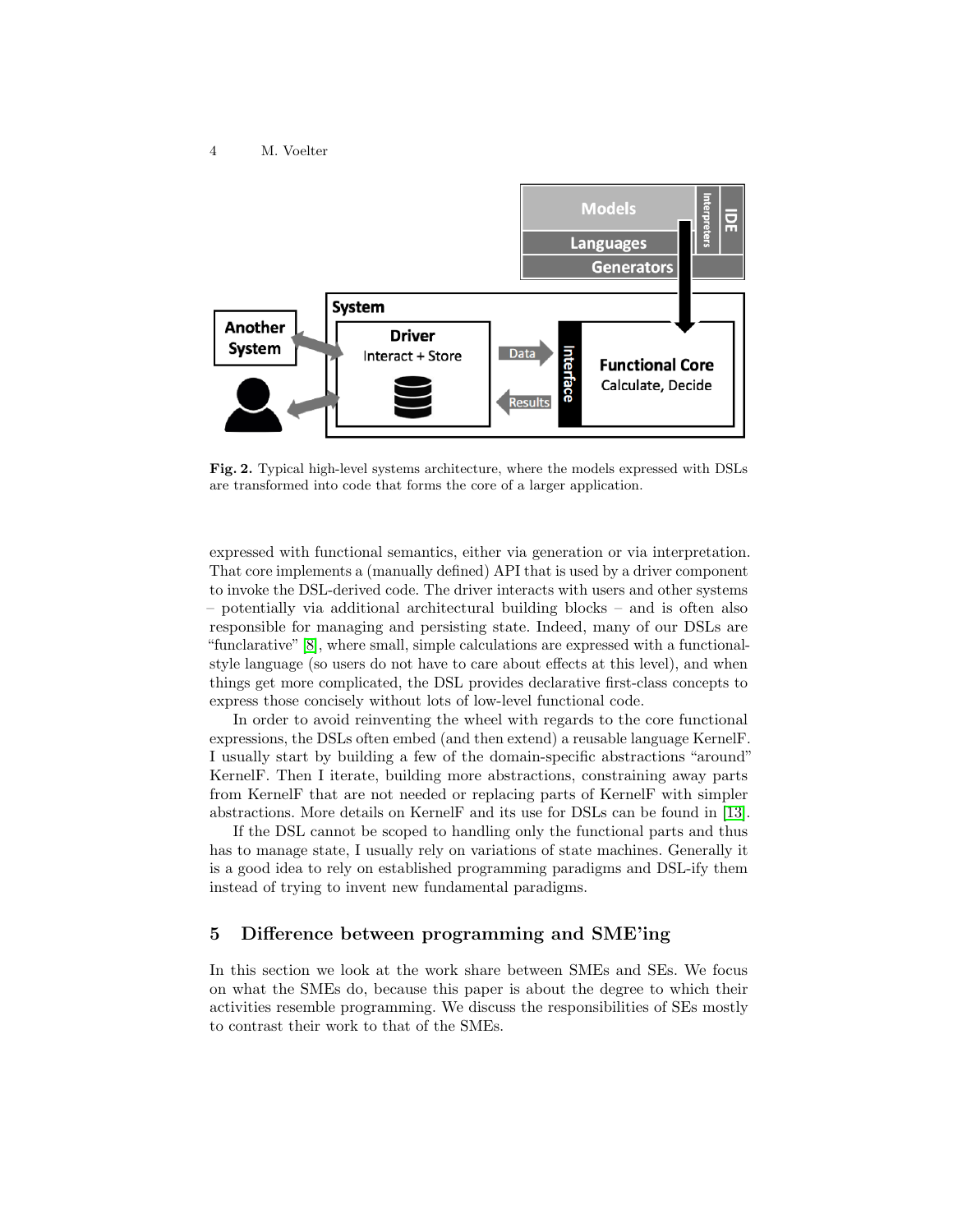

<span id="page-4-0"></span>Fig. 3. Comparing programming (what software engineers do) from whatever not-yetnamed activity subject matter experts should do to directly contribute to software. Darker shade means "is more relevant".

#### 5.1 Skills and Responsibilities

Fig. [3](#page-4-0) shows the differences in responsibilities of SEs and SMEs. The darker the shade, the more responsibility the respective community has for that concern. We start our discussion with the two black and white cases, those where there is no overlap.

Region 1, SME only Region 1 is completely the responsibility of SMEs. They have to understand every particular example, case, situation, and exception of the subject matter they want the software system to handle. This is their natural responsibility, this is why they exist. SEs on the other hand should not have to care at all. Achieving this separation – and then optimizing the tasks of both communities – is the reason for using DSLs and tools in the first place. Related to this, the SMEs are also in charge of determining what consistutes correct behavior in the subject matter, they write the tests. SMEs take full responsibility for what goes into test cases as well as for their completeness.

Region 2, SE only Let us move on to region 2, which is completely the responsibility of SEs. Setting up and operating automated CI pipelines that build and package the software and run tests is nothing the SME should be concerned with, except for being notified if tests fail (after they have run correctly in their local environment, otherwise they should never reach the CI server).

The same is true for taking care of performance, scalability, safety, security, robustness and availability, all the operational (aka non-functional) concerns of the final software system. Keeping the subject matter segregated from these technical aspects of software is a key benefit of the approach, and it is clear that this should be handled in platforms, frameworks and code generators – all fully the domain of SEs.

Finally, the development of the DSLs and tools that will then be used by the SMEs for capturing, analysing and experimenting with subject matter is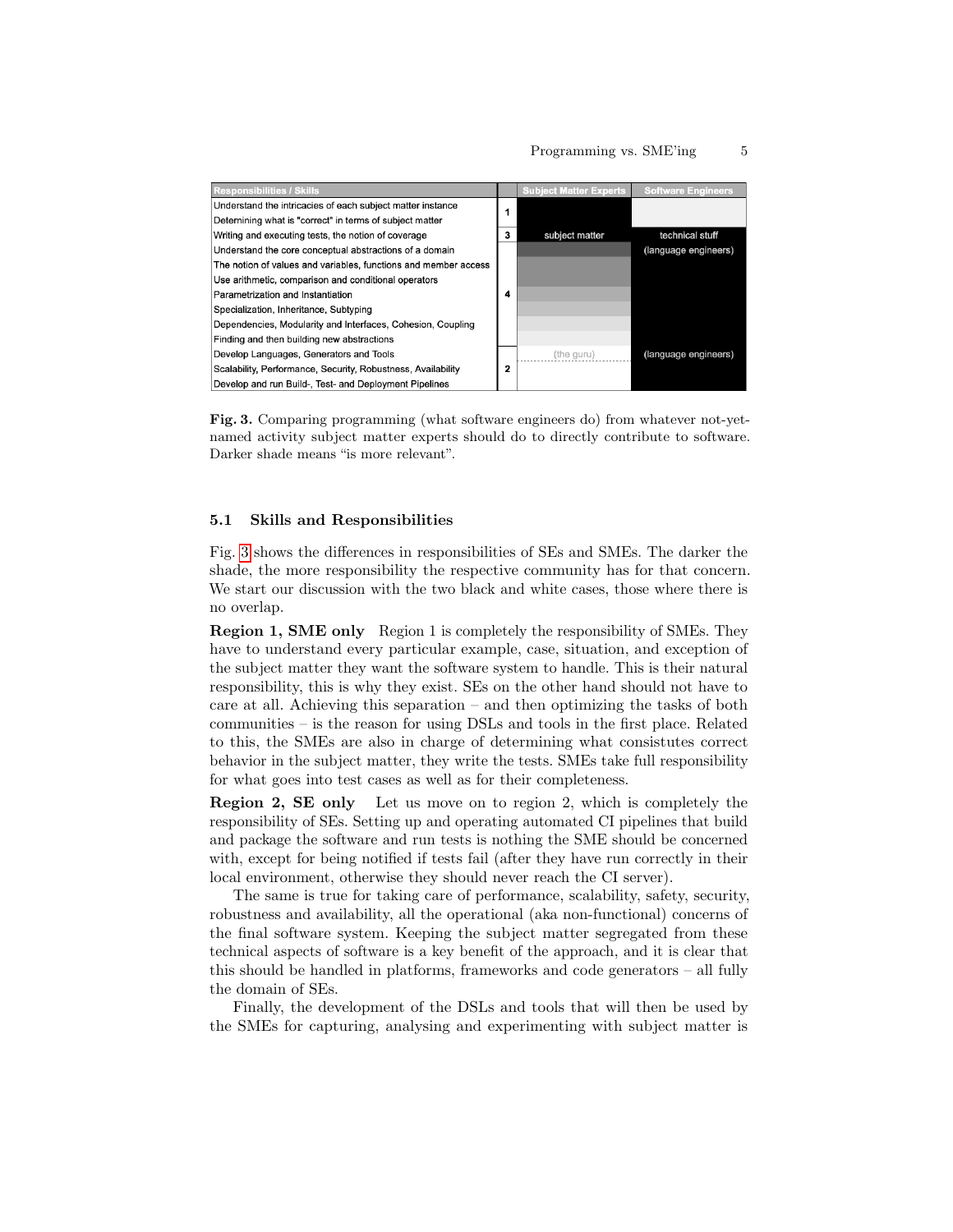the responsibility of SEs. It might not be the domain of all of the software engineers, but maybe only of a certain specialization called language engineers who specialize in developing languages, IDEs, interpreters and generators. Also, a few of the most experienced subject matter experts – I sometimes refer to them as gurus – have to help survey, understand, analyse and abstract the domain so that the language engineers can build the languages. But the regular SME, the dozens or hundreds that many of our customers employ, are not involved with this task.

Note that in order to be able to build the languages, the SEs have to understand the domain at the meta level. Together with the gurus, they have to understand how to describe the structures, rules, behaviors and other forms of knowledge in the domain. But they do not have to know all the instances which are subsequently expressed by the SMEs using the DSL. This distinction is crucial and is often perceived as a contradiction with the goal of the approach of separating the work of the SMEs and SEs.

Region 3, Testing Let us now look at region 3, one that apparently has full shared responsibility. However, in this case the illustration is a bit misleading. Indeed, both communities have to understand the purpose of testing, what a test case is, and appreciate the notion of coverage, i.e., understanding when they have enough tests to be (reasonably) sure that there are no more (reasonably few) bugs in the logic. But of course the SMEs care about this only for the subject matter expressed with the DSL, whereas the SEs care about it *only* in the platform, frameworks, language implementation and generators. So they both have to understand testing, but there are no artifacts for which they have shared responsibility.

Region 4, shared skills This is the most interesting part: all the items in this region are native to programming and software engineering. So SEs care. But they are also relevant, to different degrees, to SMEs when they use DSLs. Let us explore them in detail.

Of course the SMEs have to understand the conceptual abstractions of the domain, because otherwise they cannot use the language. Understanding abstractions is not easy in general, but because in a DSL these abstractions are closely aligned with the subject matter, the  $\text{SMEs}$  – in my experience – are able to understand them. Maybe not every little detail (which is why the box is dark grey and not black) but sufficiently well to use the language. The SEs have to understand these abstractions as well, especially the language engieneers. Those who build the execution platform can usually deal with a black-box view of the generated code.

A note: the fact that there is shared understanding about the core abstractions of the subject matter in the domain for which the SMEs and the SEs co-create software is a major reason why DSLs are so useful here. The language definition, and its conceptual cousins, the core abstractions, are an unambiguous and clearlyscoped foundation for productive collaboration between the two communities. So when I write "xyz is the responsibility of SME/SE", it does not mean that there is not a joint overall responsibility of both communities together to deliver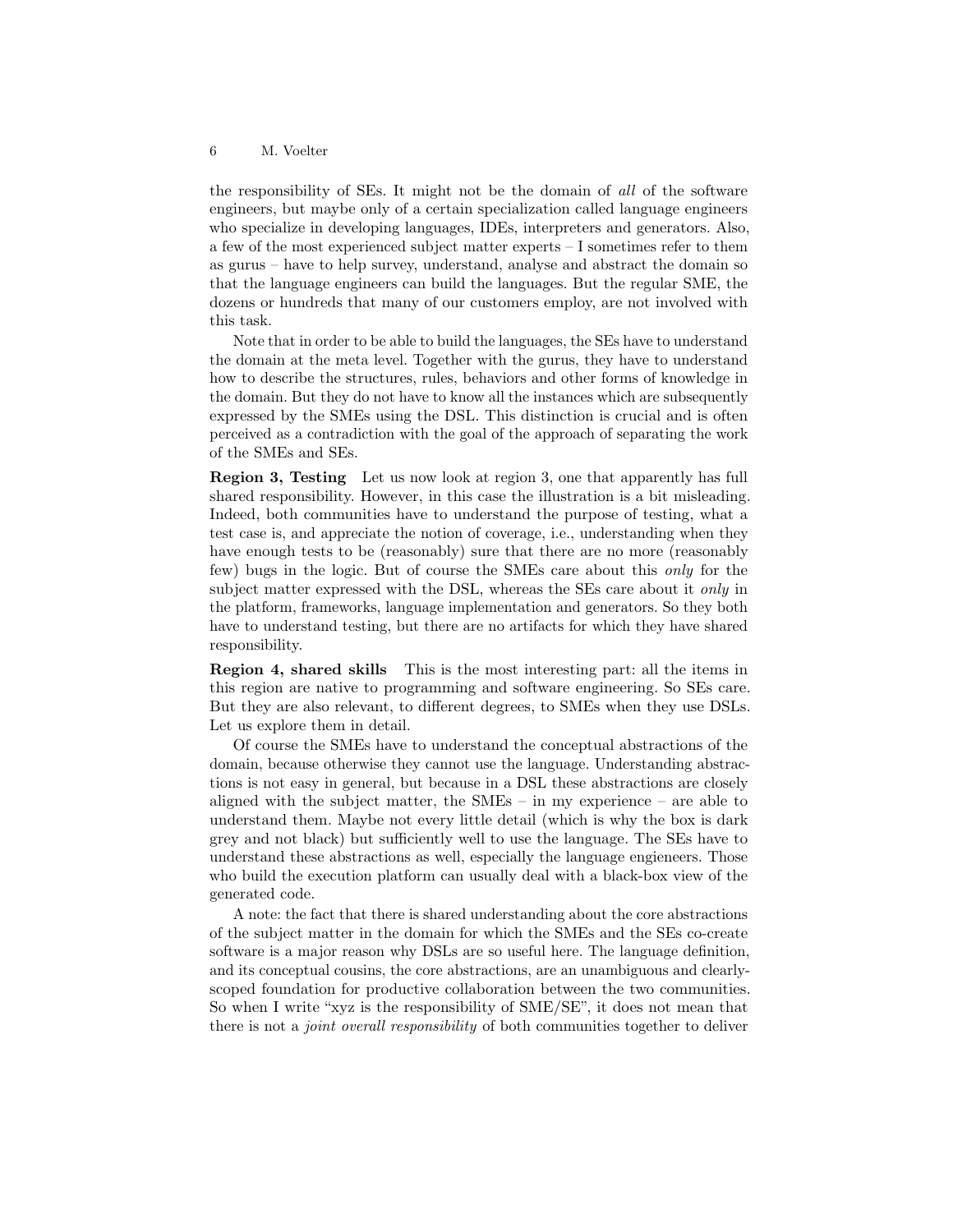useful (in terms of subject matter) and robust (in terms of operational concerns) software.

Back to region 4. No real-world subject-matter focused DSL I have ever seen can make do without understanding the notion of values, and some notion of functions (entities that produce new values from inputs). It does not matter whether we are talking specifically about (textual) functions, (Excel-style) decision tables or (graphical) dataflow diagrams. The good thing is that essentially everybody has come across these at school or at university, even though using functions to assemble larger functionality from pieces and the explicit use of types is new to many. In practice, teaching the use of functions, at least in limited complexity situations, is feasible.

Similarly, the understanding of dot expressions to mean the member X of entity Y or do Z with entity Y is very hard to avoid, because working with parts of things or performing activities on things is ubiquitous. For many SMEs, this is harder to get used to. We've experimented with literally writing  $\leq m$ ember> of <object> instead of <object>.<member> but this results in less useful IDE support: with the latter syntax, one can easily scope the code completion menu to members of object because users write the object first. In contrast, with the former syntax, the code completion for the member has to show all members of all objects in the system because the context object is not yet specified.

In essentially every domain SMEs have to express decisions and calculations. So another set of constructs that is hard to avoid is arithmetic, logical and and comparison operators (together with types like number), as well as notion of a conditional, such as if ...then or switch{case, case, case} and the associated Boolean type – independent of their concrete syntax (text, symbolic or graphical). Once again, most SMEs have come across these operators at school or university, so using them is not a big challenge.

The reason why these two lines are grey for SMEs and not totally black is because the complexity of the expressions built with these language concepts should (and usually can) be kept lower for SMEs. For example, for complicated decisions, we can support graphical decision tables of various forms which are much easier to grasp than nested if statements or the some form of switch-like statements.

Several of the DSLs I have built require an understanding of parametrization. For example, in function-like constructs, the values passed into the function are mapped (by position or by name) to parameters in the function signature that are then used in the body of the function. Most SMEs have no problems with this – again, school experience – but some do. Often parametrization is the threshold where the need for education and training starts (beyond building the shared understanding about the core concepts of a domain). A related concept is instantiation, where, usually, each instance has separate values for its state and can evolve independently. This is not taught in school, and it is not taught outside of computer science at university, so training is needed. On the other hand, many DSLs can do without instantiation which is why this box is a lighter shade of gray.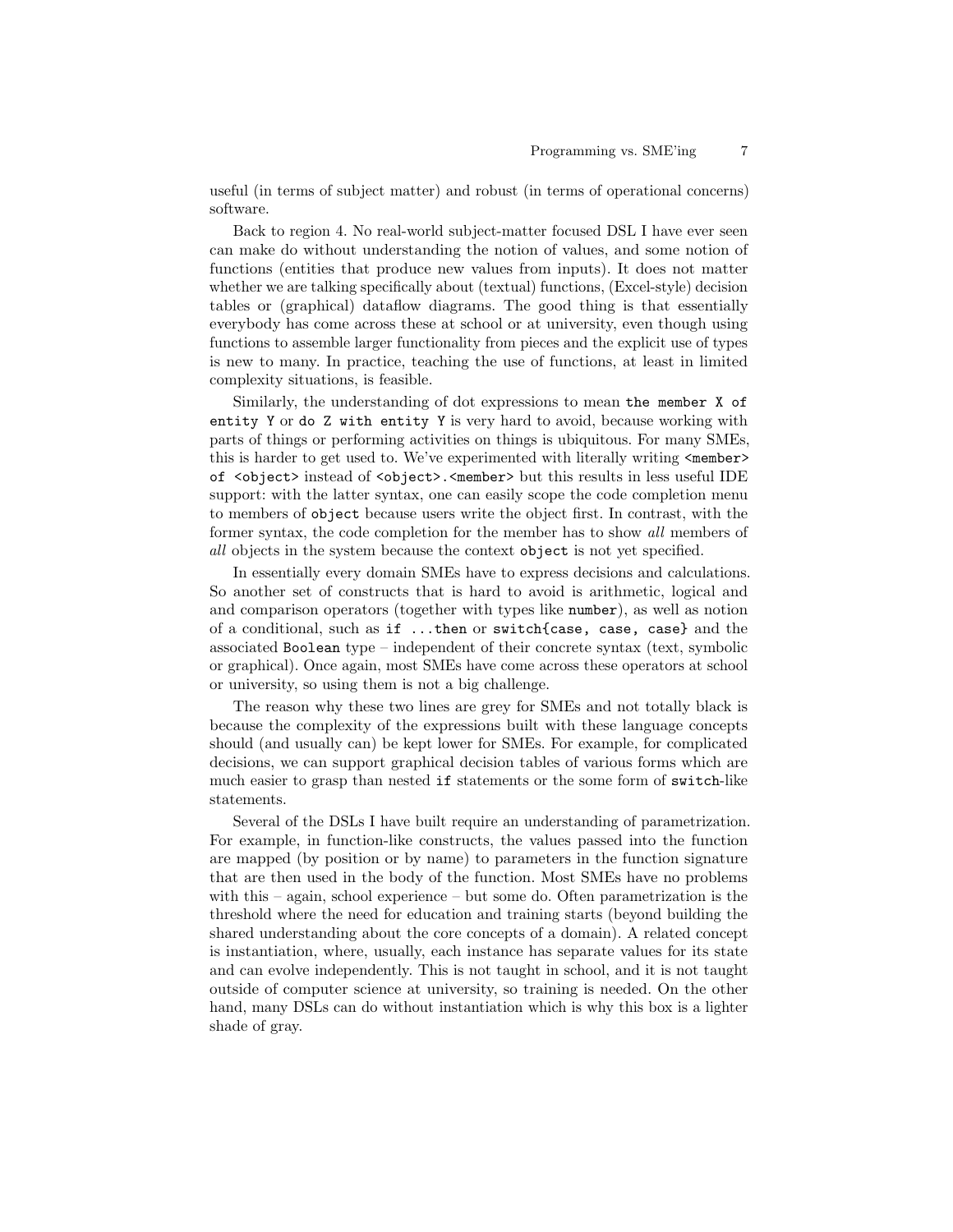| Thinking and mindset           | <b>Subject Matter Experts</b>           | <b>Software Engineers</b>               |
|--------------------------------|-----------------------------------------|-----------------------------------------|
| Notation                       | Tables, Diagrams, Symbols, Text         | Text                                    |
| Degrees of freedom, creativity | Picking options, selecting alternatives | Creatively constructing                 |
| Guidance (Scaffolding, Forms)  | Appreciated                             | Only limited need/acceptance            |
| <b>Tool Support</b>            | Process/Use-Case oriented               | Free modification of code / models      |
| Thinking about problem         | As a set of examples                    | Strive for complete algorithm           |
| Validation                     | Try Out, Play, Simulate, Record         | Try out, write tests, run automatically |
| Separating program from data   | Challenging                             | Perfectly ok                            |

<span id="page-7-0"></span>Fig. 4. SMEs make different trade-offs than software engineers regarding the languages and tools they want to work with.

We are getting to more advanced concepts that are increasingly harder to grasp for many SMEs, but they are also not necessary in all DSLs (though unavoidable in some). The notion of specialization or subtyping is key here. While everybody understands subtyping intuitively ("an eagle isa bird isa animal isa living thing isa object"), many SMEs struggle with the consequences. Especially the mental assembly of everything that is in a subtype by (mentally) going through all its supertypes is hard: "we are not seeing the big picture" is what I often hear. Practice helps, but so can tools that optionally show all the inherited members inline in the subtype's definition.

For complex subject matter – tax calculation comes to mind – the models created with the DSLs become large, and complexity often rises along with size. Notions like delineating module boundaries, explicitly defined interfaces, reduction of unnecessary dependencies, and more generally, cohesion, coupling and reuse become an issue. Most SMEs struggle here. But on the other hand, 95% of the work of an SME can proceed without caring about these big picture concerns, except during initial design or downstream review phases, where SE or guru involvement can help to sort things out. Considering it is only 5% of the total work, such involvement is usually feasible.

The final ingredient in region 4 is discovering and then defining new abstractions. This is often not the strong suit of SMEs. Those that are good at it are usually the gurus who help with language definition, or they have been assimilated wholly by the software development team. But luckily it is quite rare that SMEs are required to define new abstractions, because those that are relevant in the domain should be available first-class in the DSL – or retrofitted for the next version once the need becomes obvious.

#### 5.2 Different Emphasis

In my experience, (most) SMEs prioritize the features of languages and IDEs different from (most) developers. In this section we'll look at some of the more prominenet differences, Fig. [4](#page-7-0) summarizes them.

Notation Developers prefer textual notations, both for their conciseness, but also for reasons of homogeneity with regards to storing, editing, diffing and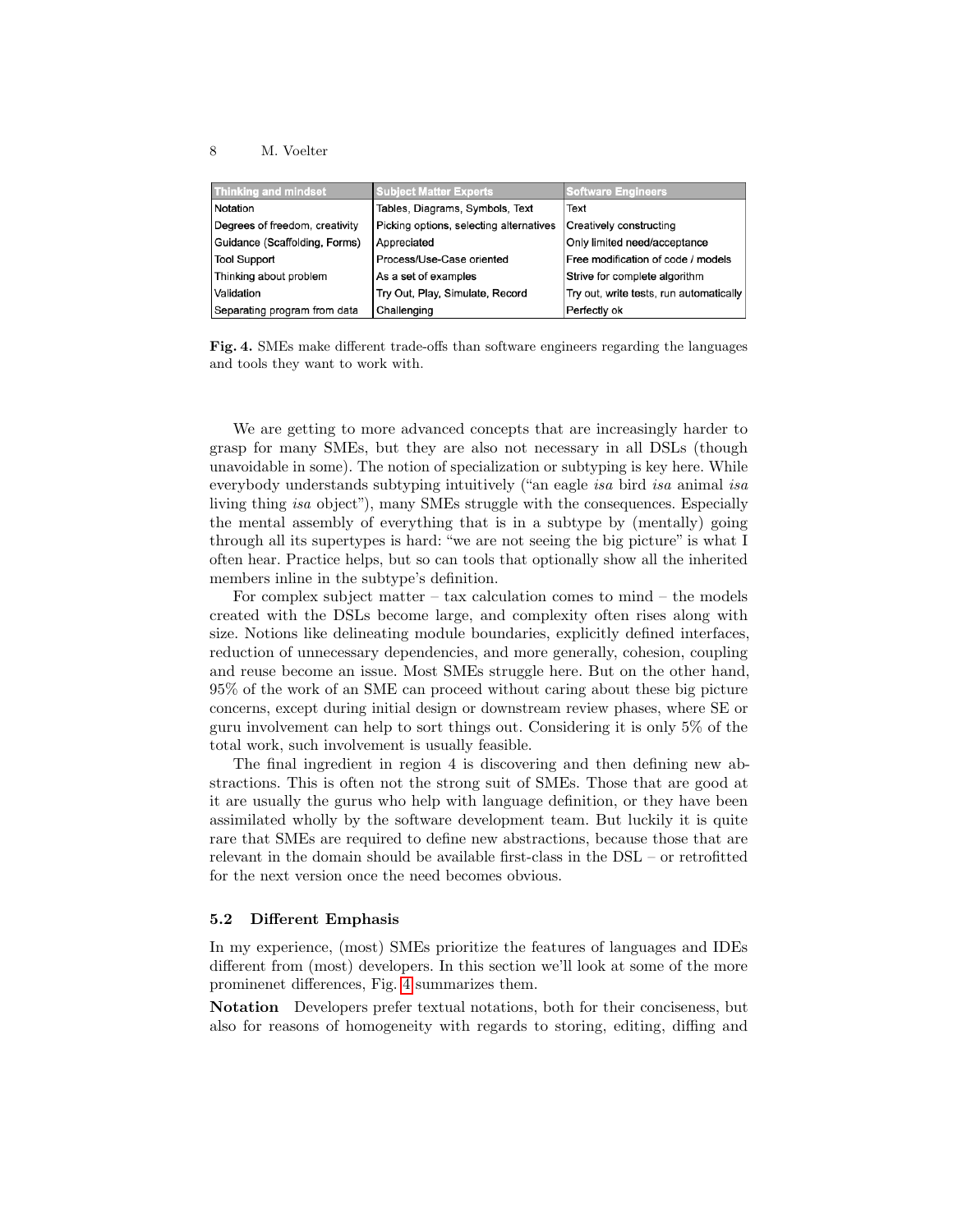merging code. SMEs, in contrast, tend to emphasize readability and fit of the notation with established representations in the domain (e.g., tables in the tax law documents) over these efficiency concerns. Therefore, if you can build DSLs that are more diverse in notation – and not just colored text with curly braces and indentation – SME buy-in is usually easier to obtain.

Selecting vs. Creating Developers love the creative freedom of coming up with an algorithm and crafting their own suitable abstractions from small, flexible building blocks. SMEs – because of their often limited experience with building their own abstractions – prefer picking from options and selecting alternatives. In my experience SMEs usually accept that they have to read a bit more documentation that (hopefully!) explains what the different options or alternatives mean. Consequently DSLs often contain many first-class concepts for the various needs of the domain, even if this requires the users to first understand what each of them means. The approach is usually also benefitial for domainrelated semantic analysis (more first class concepts makes it easier to analyze programs) and it is easier to have a nice notation (because you can associate specific notations with these first-class concepts). In contrast, programming languages emphasize orthogonality and composability of their (fewer) first-class concepts.

Guidance A related topic is guidance. Developers are happy with opening an empty editor and starting to write code. Code completion guides them a little bit. SMEs prefer more guidance, almost to the point where skeleton programs are pre-created after selection from a menu. DSLs that feel like a mix between a form-based application and program code seem to be particularly appreciated by many SMEs.

Tool Support Taking this further, SEs prefer a toolbox approach, where the tool offers lots and lots of actions and it is the developer's job to use each action at the right time, in the right way. SMEs are more use-case oriented. They want tool support for their typical workflows and process steps, and specific tool support for each. To give an extreme example: I have built DSLs that included wizard-like functionality in the IDE, where using the wizard required more input gestures than just code-completion supported typing. Still the wizard was preferred by the SMEs.

Thinking about problems It is almost a defining feature of SEs that they think about a problem (and its solution) as a complete algorithm that can cover all possible execution paths. Sure, tests then validate specific scenarios, but developers *think* in algorithms. SMEs often think in terms of examples first, and sometimes exclusively. For example, it is easier for them to deal with a (hopefully complete) set of sequence diagrams rather than with a state machine that captures the superset of the sequence diagrams. In terms of DSL design this means that more emphasis on case distinction in which distinct scenarios are specified separately (even if this incurs a degree of code duplication) is often a good idea.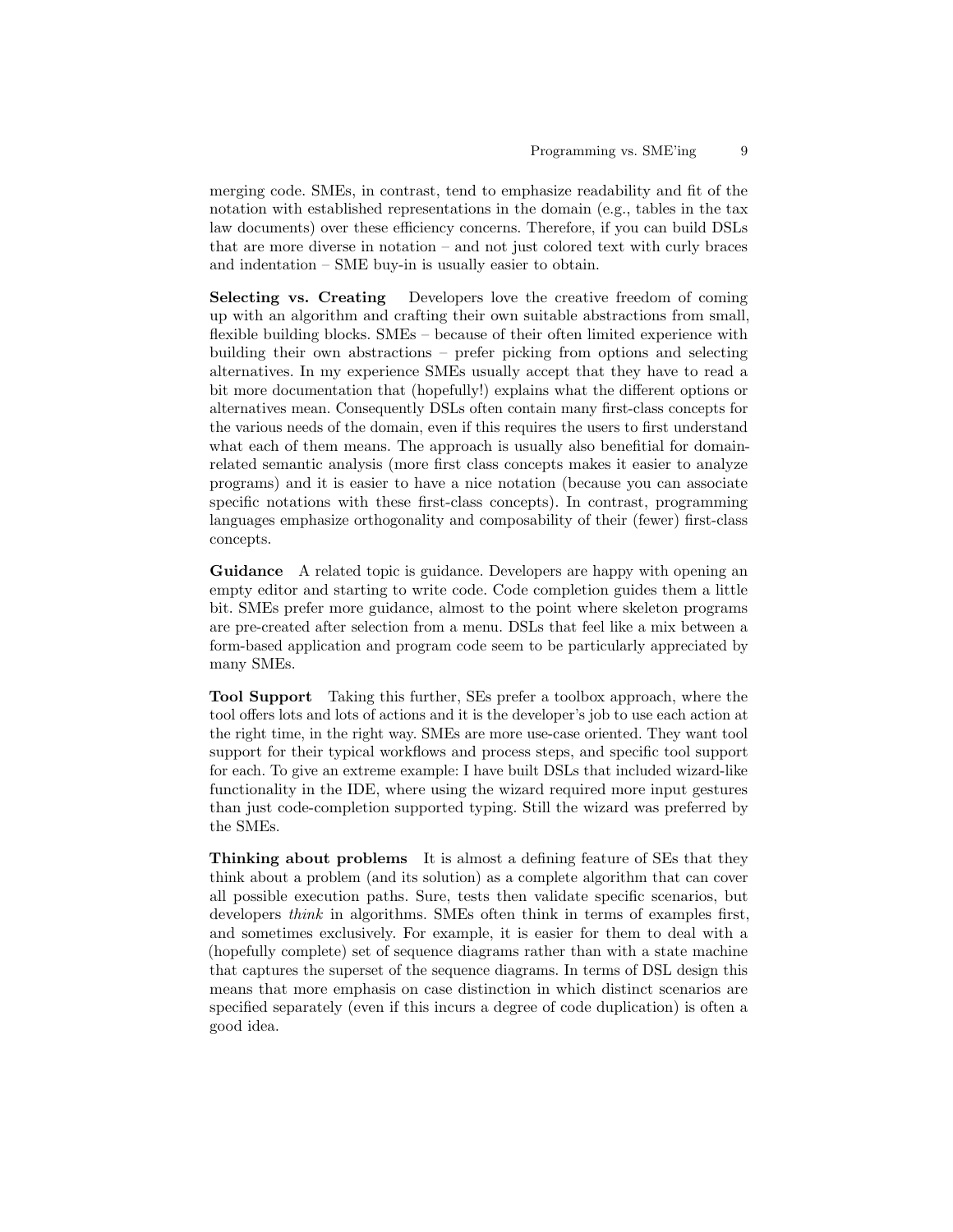Validation Most developers are good at writing tests, writing them against APIs for a relatively small-size unit, and then running these tests automatically continuously. SMEs often think of validation more in terms of "playing with the system". They prefer "simulation GUIs" over writing repeatable tests as (a different kind of) program. So build those simulators first, and then allow the simulator to record "play sessions" and persist them as generated test cases for later automatic reexecution.

Recipe vs. Execution A program is a recipe which, when combined with input data, behaves in a particular way. The specific behavior depends on the input data. So whenever SEs write code, they continuously imagine (and sometimes try out or trace with the debugger) how the program behaves for (all possible combinations of) input data. Many SMEs are not very good at doing this. One reason why Excel is so popular is because it does not make this distinction between the program and its execution: the program always runs (or, alternatively, a spreadsheet never runs, it just "is"). So anything from the universe of live programming is helpful for DSLs.

Despite these differences, there are lots of commonalities as well. Both communities want good tools (read: IDE support), relevant analyses with understandable and precise error messages, refactorings and other ways to make non-local changes to potentially large programs, low turnaround time plus various ways of illustrating, tracing and debugging the execution of programs. However, while software engineers are often willing to compromise on these features if the expressivity of the language is convincing, SMEs usually will not.

# 6 Where and how can SMEs learn

So where and how can SMEs learn the skills from the SME column of Fig. [3?](#page-4-0)

In school and at university In my opinion, everybody should learn these basics in school and at university. While programming in the strict sense should be limited to computer science or software engineering curricula, this "SME'ing" should be mandatory for everybody, just like reading, writing or math. Of course such courses should not just teach Java or Python. They should emphasize the specific skills of "thinking like a programmer" with a range of dedicated and diverse languages and tools.

Programming Basics Course A few years ago, based on the need to educate and trains a group of SMEs, I created a course called Programming Basics [\[9\]](#page-11-10) that teaches these concepts relevant to SMEs step by step. It starts with simple values as cells of spreadsheets and then covers expressions, testing, types, functions, structured values, collections, decisions and calculations as well as instantiation. The course uses different varieties and notations for many of these concepts in order to try and emphasize the concepts. The course is built on the Jetbrains  $MPS$  language workbench<sup>[2](#page-0-0)</sup> and KernelF, and allows extension and customization

 $^2$  <http://jetbrains.com/mps>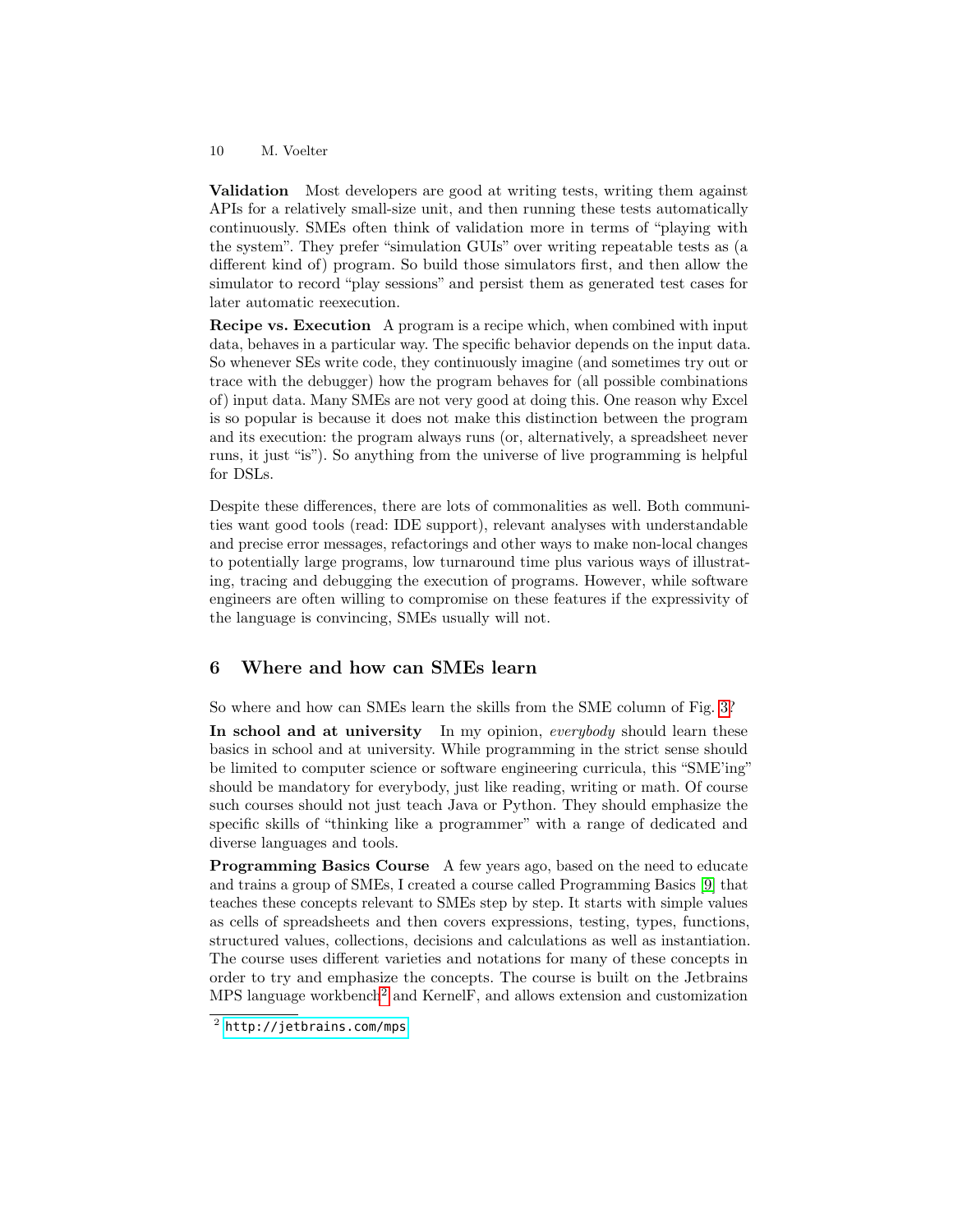on language level towards particular DSLs. We are working on a way to get this into the browser for easier access.

Hedy Language Felienne Hermans has built Hedy [\[3\]](#page-11-11), a gradual programming language. The goal is to teach "normal people" the basics of programming with a language that grows in capability step by step, with the need for each next capability motivated by user-understandable limitation in the previous step. Ultimately, when Hedy is fully developed, it is similar to Python. Hedy is free and works in the browser.

Computational Thinking In the 2000s, a community of software engineers came up with the term compuational thinking [\[2\]](#page-11-12) as the "mental skills and practices for designing computations that get computers to do jobs for people, and explaining and interpreting the world as a complex of information processes." So the idea is similar to what I am advocating, although the relationship to DSLs and subject matter is missing. Computational thinking has been critizised as being just another name for computer science; but my discussions in this paper should make clear that there's a big difference between computer science and that thing SMEs should do.

# <span id="page-10-0"></span>7 Wrap Up

It is almost not worth saying because it is so obvious: almost all domains, disciplines, professions and sciences are becoming increasingly computational. And market forces require companies – especially those in the traditional industrial countries – to become more efficient. I am confident that providing "CAD programs for knowledge workers", i.e., DSL, tools and automation, is an important building block for future economic success.

With the comparison of programming and "that thing SMEs should do" in this paper I hope to make clear that everybody does not have to become a programmer. But: everybody has to be empowered to communicate the subject matter of their domain precisely to a computer (using DSLs or other suitable tools). And therefore, everybody has to learn to think like a programmer at least a little bit, enough to be able to understand and work with the things in the SME column of Fig. [3.](#page-4-0) And we software engineers have to adopt this subject-matter centric mindset and develop languages and tools that are built in line with the SME preferences in Fig. [4.](#page-7-0)

# Acknowledgements

Thanks to Yulia Komarov and Federico Tomassetti for providing feedback on an earlier version of this paper, as well as the anonymous reviewers of the ISOLA 2021 conference.